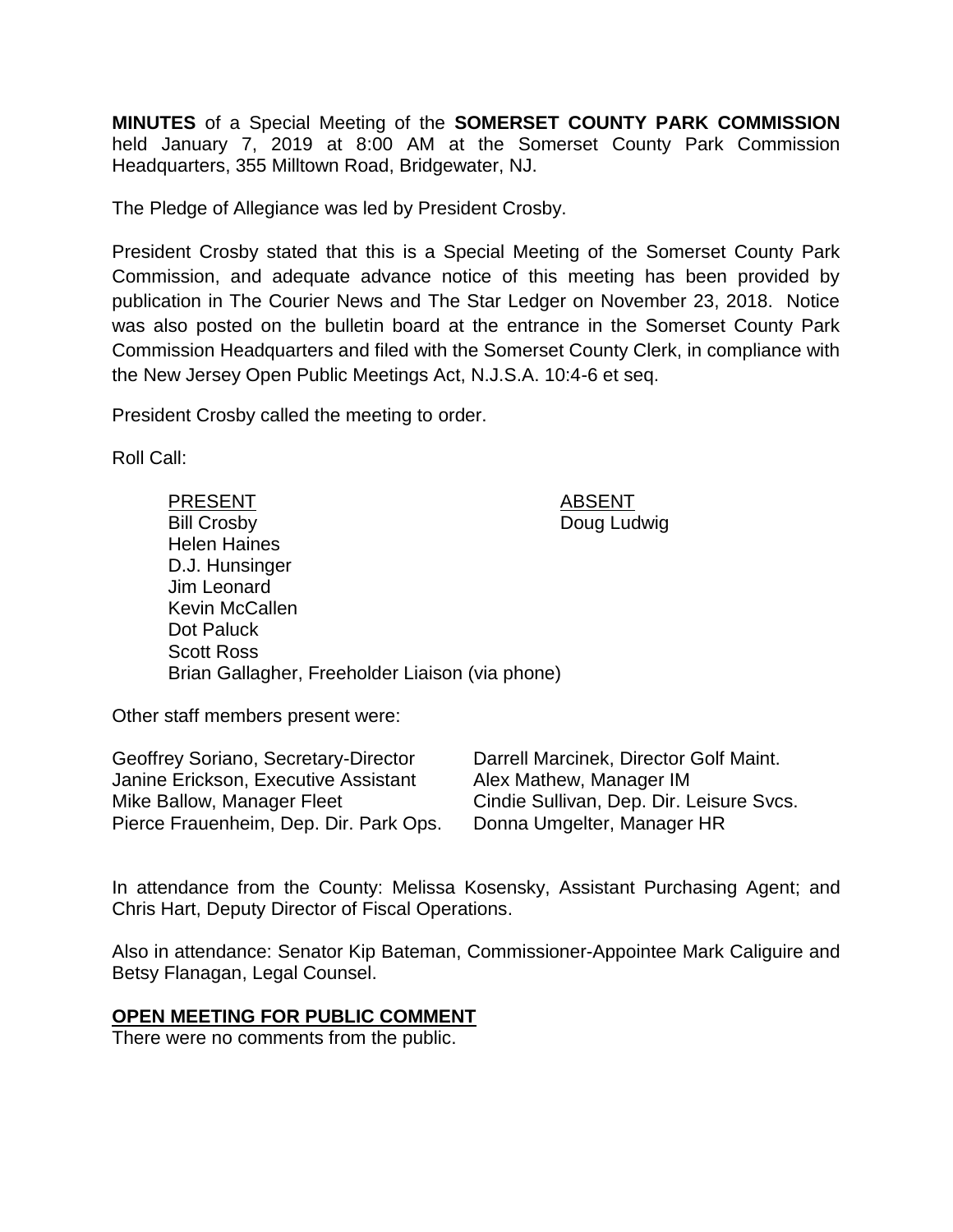#### **SWEARING IN OF COMMISSIONERS**

Senator Kip Bateman administered the Oath of Office to Mark Caliguire for the position of Park Commissioner.

Senator Kip Bateman administered the Oath of Office to Kevin McCallen for the position of Park Commissioner.

Senator Kip Bateman administered the Oath of Office to DJ Hunsinger for the position of Park Commissioner.

## **ELECTION OF OFFICERS**

President Crosby reported that the Nominating Committee met, and the recommendation for Commission President is Mark Caliguire, Vice President is William Crosby, and Secretary is Geoffrey Soriano. MOVED BY: Commissioner Haines; seconded by: Commissioner McCallen. YEAS: Commissioners Caliguire, Haines, Hunsinger, Leonard, Paluck, Ross, and President Crosby. NAYES: None. ABSENT: Commissioner Ludwig.

President Caliguire thanked Commissioner Crosby for assuming the role of President for the past year. President Caliguire stated that his proudest work as a Freeholder has been that which he performed with the Park Commission, and he is thrilled to be able to continue working with the Park Commission and Director Soriano.

#### **APPROVAL OF BILLS FOR PAYMENT**

The following resolutions were moved by Commissioner Crosby; seconded by Commissioner Ross. YEAS: Commissioners Crosby, Haines, Hunsinger, Leonard, McCallen, Paluck, Ross, and President Caliguire. NAYES: None. ABSENT: Commissioner Ludwig.

#### **Resolution R19-001 – Adopting the 2019 Temporary Budget**

Resolution adopts the 2019 Temporary Budget.

#### **Resolution R19-002 – Authorizing Additional Funds for Previously Awarded Contracts (Leisure Services)**

Resolution authorizes additional funding for previously awarded contracts.

## **Resolution R19-003 – Authorizing Additional Funds for Previously Awarded Contracts (Administration)**

Resolution authorizes additional funding for previously awarded contracts.

#### **Resolution R19-004 – Authorizing Additional Funds for Previously Awarded Contracts (Park Operations)**

Resolution authorizes additional funding for previously awarded contracts.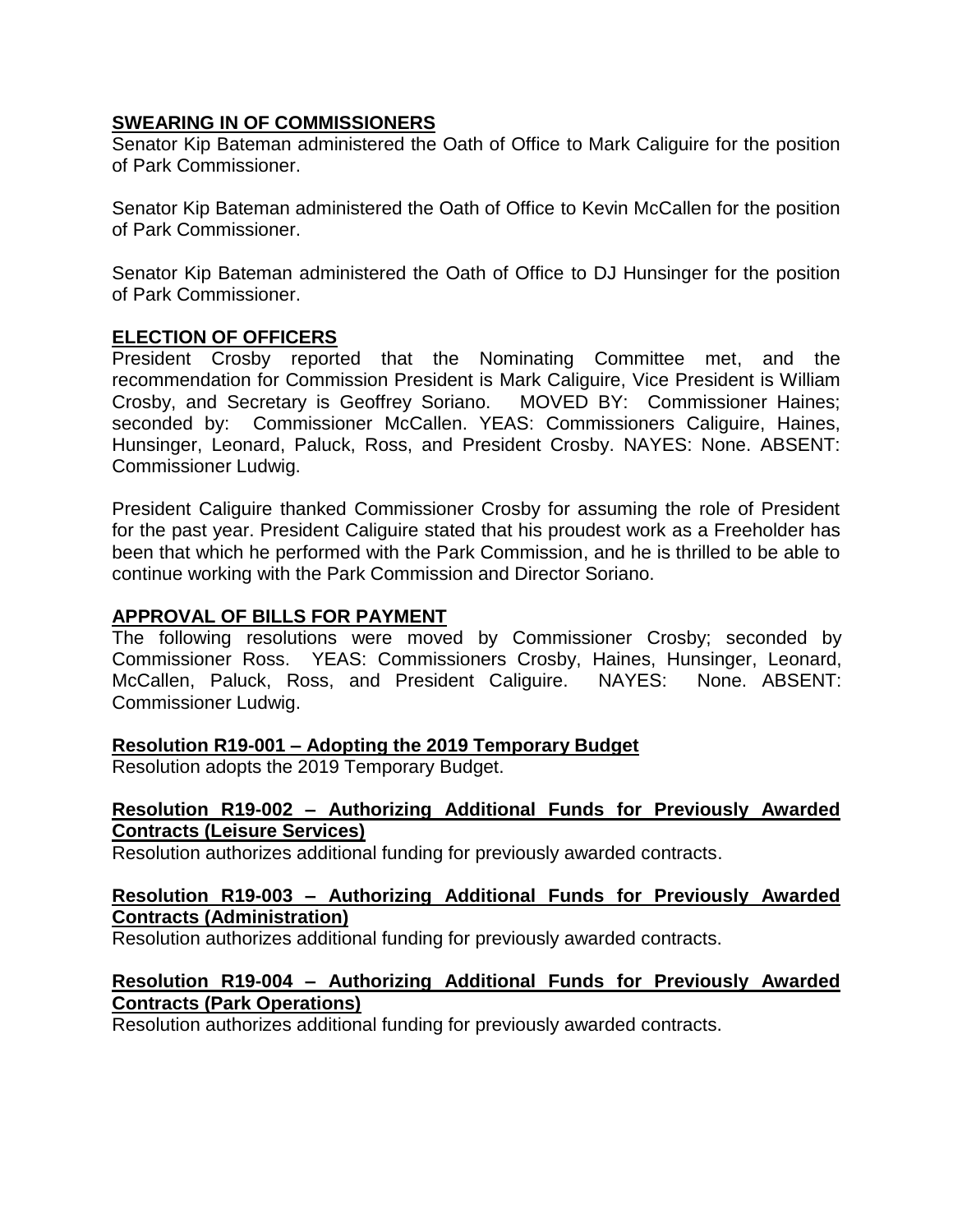#### **Resolution R19-005 – Cancelling and Amending of Certification of Funds for Previously Awarded Contracts**

Resolution cancels and amends certification of funds for previously awarded contracts.

# **Resolution R19-006 – Confirming Orders**

Resolution authorizes the payment of confirming orders totaling \$3,638.00.

# **CONSENT AGENDA**

## **RESOLUTIONS**

The following resolutions were moved by Commissioner Crosby; seconded by Commissioner Paluck. YEAS: Commissioners Crosby, Haines, Hunsinger, Leonard, McCallen, Paluck, Ross, and President Caliguire. NAYES: None. ABSENT: Commissioner Ludwig.

#### **Resolution R19-007– Designating Representatives to the Regional Center Partnership for 2019**

Resolution designates Secretary-Director Geoffrey Soriano as voting representative and Cindie Sullivan, Deputy Director as alternate.

#### **Resolution R19-008 – Designating Appointments to the Open Space Advisory Committee for 2019**

Resolution designates Commissioner Helen Haines as Park Commission representative and Walter F. Rusak as the Citizen Member.

# **Resolution R19-009– Designating Custodians of Bank Depositories for 2019**

Resolution designates 2019 custodians.

# **Resolution R19-010 – Designating Custodians of Petty Cash for 2019**

Resolution designates the custodians for 2019.

# **Resolution R19-011 – Award of Contract for Audit and Accounting Services**

Resolution awards contract to Suplee, Clooney & Company.

## **Resolution R19-012 – Designating Fund Commissioners for the Somerset County Joint Insurance Fund**

Resolution designates Geoffrey Soriano as Fund Commissioner and Donna Umgelter as alternate.

# **Resolution R19-013 – Authorizing Use of County Contract for the Purchase of Commercial Toro Parts and Equipment Repair**

Resolution authorizes purchases from Storr Tractor.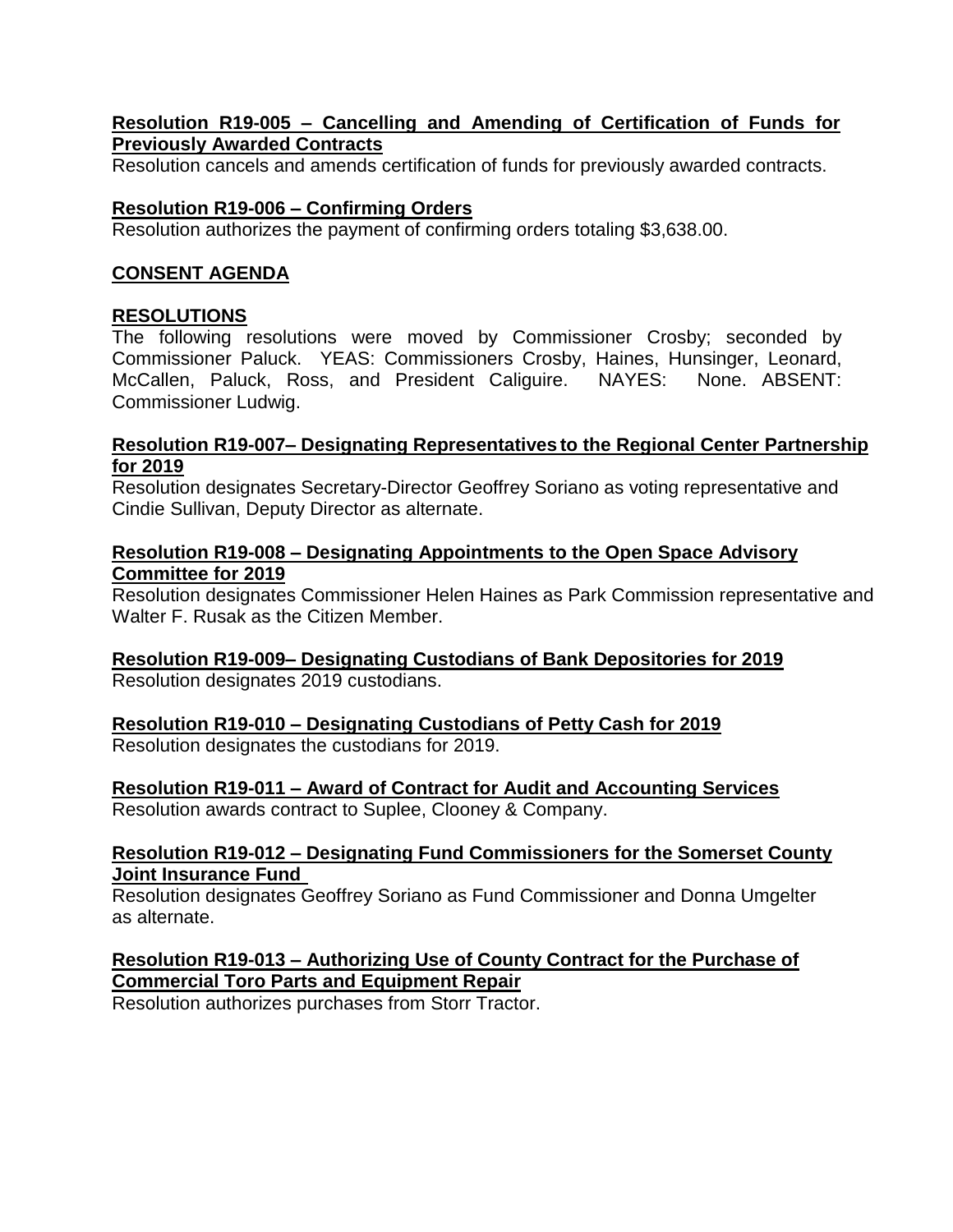## **Resolution R19-014 – Authorizing Use of County Contract for the Purchase of Lumber and Supplies**

Resolution authorizes purchases from Madison Township Lumber and Continental Hardware.

## **Resolution R19-015 – Authorizing Use of State Contract for Purchase of Gases: Medical, Specialty, and Industrial**

Resolution authorizes purchases from Praxair Distribution.

# **Resolution R19-016 – Authorizing Use of Educational Services Commission Contract for the Purchase of Annual Fire Extinguisher Inspection and Related Services**

Resolution authorizes purchases from Fire and Security Technologies.

# **Resolution R19-017 – Authorizing Use of State Contract for the Purchase of Plumbing and Heating Supplies/Equipment**

Resolution authorizes purchases from Atlantic Plumbing Supply Corp.

## **Resolution R19-018– Authorizing Use of Morris County Contract for the Purchase of Fire Equipment Services**

Resolution authorizes purchases from City Fire Equipment Company.

# **Resolution R19-019 – Authorizing Use of State Contract for the Purchase of Tire, Tubes, and Services**

Resolution authorizes purchases from American Tire and Auto Service and Custom Bandag.

# **Resolution R19-020 – Authorizing Use of Morris County Contract for Preventative Maintenance/Repair of Emergency Generators**

Resolution authorizes services from Atlantic Switch and Generator, LLC.

# **Resolution R19-021– Authorizing Use of State Contract for the Purchase of Facilities Maintenance and Repair And Operation and Industrial Supplies (Fastenal)**

Resolution authorizes purchases from Fastenal.

**Resolution R19-022- Authorizing Use of State Contract for the Purchase of Facilities Maintenance and Repair and Operation and Industrial Supplies (Grainger)**

Resolution authorizes purchases from Grainger.

# **Resolution R19-023 – Authorizing Use of State Contract for the Purchase of Walkin Building Supplies**

Resolution authorizes purchases from Home Depot.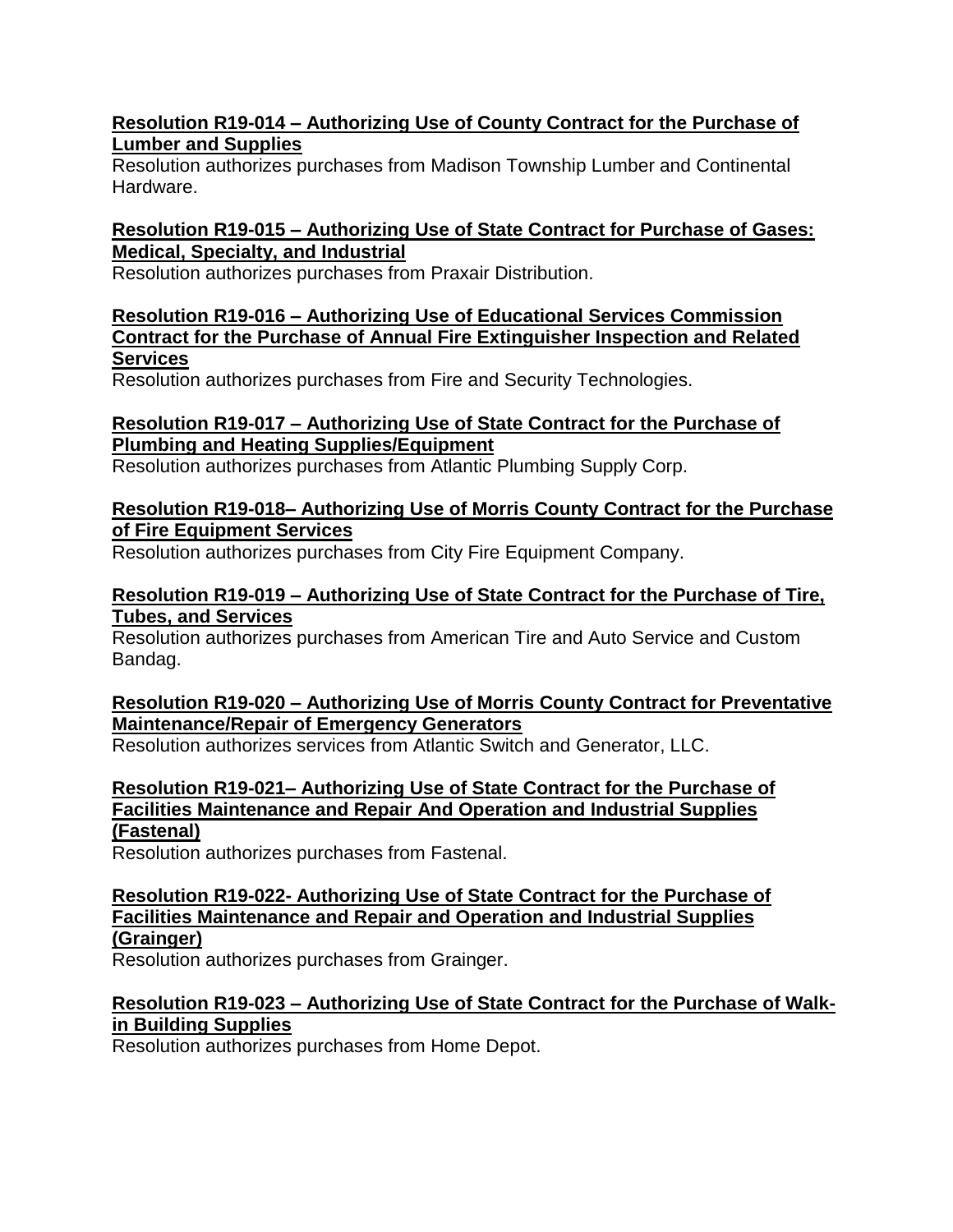#### **Resolution R19-024 – Authorizing Use of State Contract for the Purchase of Elevator Maintenance Services**

Resolution authorizes services from Schindler Elevator Corporation.

## **Resolutions R19-025 – Authorizing Use of State Contract for the Purchase of Gas Propane**

Resolution authorizes purchases from Suburban Propane.

## **Resolution R19-026 – Authorizing Use of State Contract for the Purchase of Pest Control Services**

Resolution authorizes services from Tri-County Termite & Pest Control.

**Resolution R19-027 – Awarding Second Year of a Two-Year Contract for the Preventative Maintenance and Emergency Repairs of the Gasboy Island Fuel Management System**

Resolution awards a contract to Aurora Environmental, Inc.

#### **Resolution R19-028 – Purchase of Lesson Horse for Lord Stirling Stable** Resolution authorizes the purchase not to exceed \$6,500.00.

## **Resolution R19-029 – Authorizing Use of State Contract for the Purchase of One Toro Groundmaster 5900-D and One Canopy**

Resolution authorizes purchase from Storr Tractor not to exceed \$91,164.00.

#### **Resolution R19-030 – Authorizing Use of State Contract for the Purchase of One John Deere TS 4X2 Utility Vehicle with Standard Options and One Power Dump Kit**

Resolution authorizes purchase from Power Place Inc. not to exceed \$7,087.72.

## **Resolution R19-031 – Authorizing Use of State Contract for the Purchase of One First Products Aera-Vator UA60 Soil Conditioner, One Hardened Standard Tine Shaft, and One Full Width Metered Seed Box**

Resolution authorizes purchase from Storr Tractor Company not to exceed \$11,283.88.

**Resolution R19-032 – Authorizing Use of State Contract for the Purchase of One 2018 Ford Explorer 4WD Base with Contract and Non-Contract Options** Resolution authorizes purchase from Beyer Ford not to exceed \$28,989.18.

## **Resolution R19-033 – Authorizing Use of State Contract for the Purchase of One Toro Groundmaster 3500-D with Options and Two Toro Reelmaster 5010-H Tier 4, Compliant**

Resolution authorizes purchase from Storr Tractor Company not to exceed \$114,403.42.